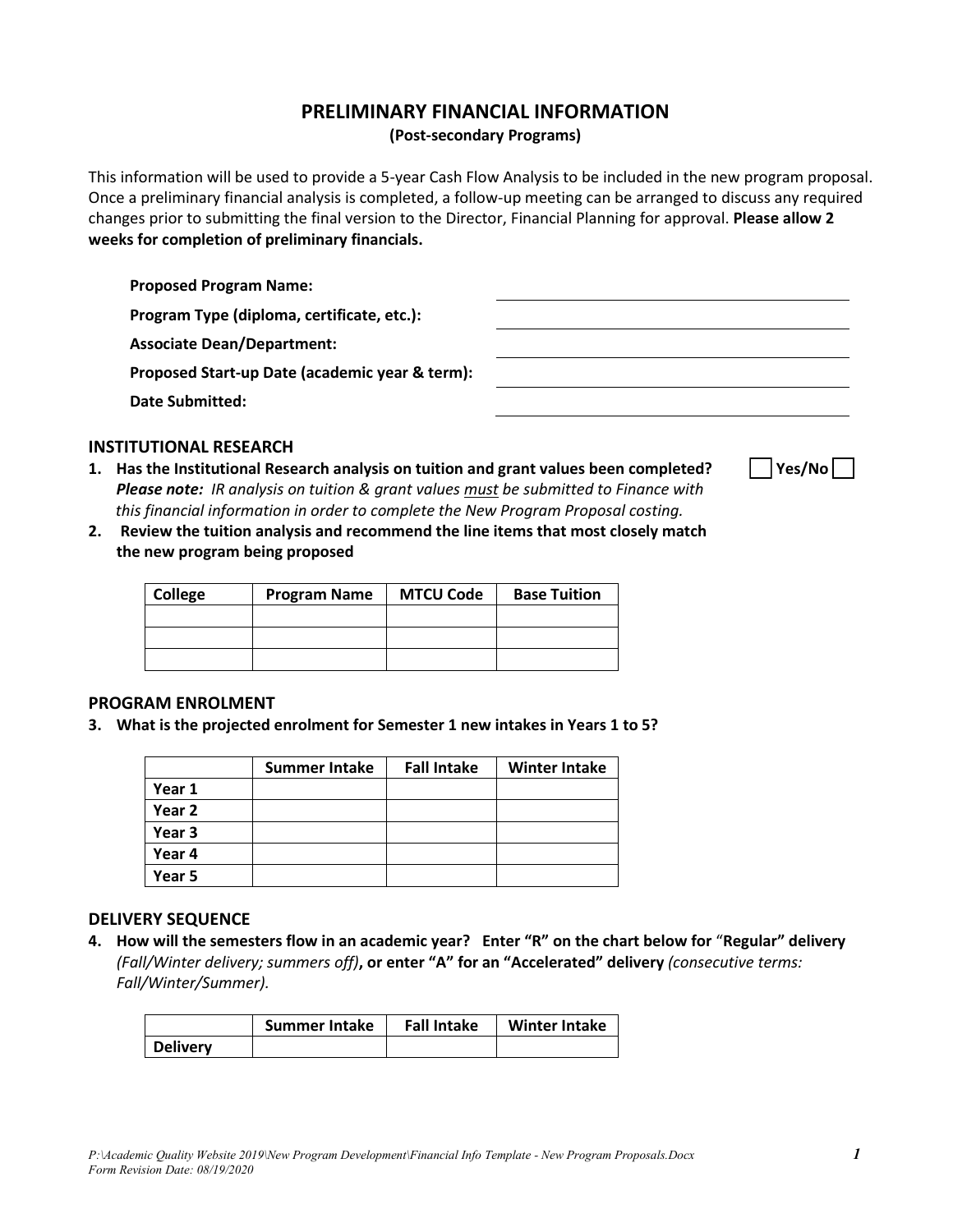# **ATTRITION RATE**

**5. What are the projected Attrition rates for each semester?**

|                  | <b>Summer Intake</b> | <b>Fall Intake</b> | <b>Winter Intake</b> |
|------------------|----------------------|--------------------|----------------------|
| Sem 2            |                      |                    |                      |
| Sem <sub>3</sub> |                      |                    |                      |
| Sem 4            |                      |                    |                      |
| Sem 5            |                      |                    |                      |
| Sem 6            |                      |                    |                      |

# **PROGRAM OF STUDY (POS)**

**6. Provide the following details regarding the proposed program of study (this is a preliminary estimate that can be revised once the POS is finalized at the Proposal Development stage):**

| Criteria                           |  |
|------------------------------------|--|
| # of semesters                     |  |
| # students per section (lectures)  |  |
| # students per section (labs)      |  |
| # students per section (placement) |  |

| <b>Teaching Contact</b> | # TCH/week |     |                  |  |  |  |
|-------------------------|------------|-----|------------------|--|--|--|
| Hours (TCH)             | Lecture    | Lab | <b>Placement</b> |  |  |  |
| Semester 1              |            |     |                  |  |  |  |
| Semester 2              |            |     |                  |  |  |  |
| Semester 3              |            |     |                  |  |  |  |
| Semester 4              |            |     |                  |  |  |  |
| Semester 5              |            |     |                  |  |  |  |
| Semester 6              |            |     |                  |  |  |  |

# **SEMESTER DURATION**

**7. All semesters assumed to be 14-week duration unless filled in below.**

| Semester:         |  |  | SEM01   SEM02   SEM03   SEM04   SEM05   SEM06 |  |
|-------------------|--|--|-----------------------------------------------|--|
| # Weeks/Semester: |  |  |                                               |  |

#### **ADMINISTRATIVE REQUIREMENTS**

**8. Please answer the following questions:**

| <b>New FT Support Payband:</b>                                                                                                                                                                                             |       |        |          |
|----------------------------------------------------------------------------------------------------------------------------------------------------------------------------------------------------------------------------|-------|--------|----------|
| Are other additional Support Staff required over and above the<br>department's current staff? (if yes, specify Full-time (provide<br>pay band level) or Part-time (include number of hours per term<br>and pay band level) | No II | FT LL  | PT.      |
| Is a Program Coordinator required? (if yes, please specify level)                                                                                                                                                          | No l  | Step 1 | Step $2$ |

#### **New PT Support Hourly Rate and Hours per Term: \_\_\_\_\_\_\_\_\_\_\_\_\_**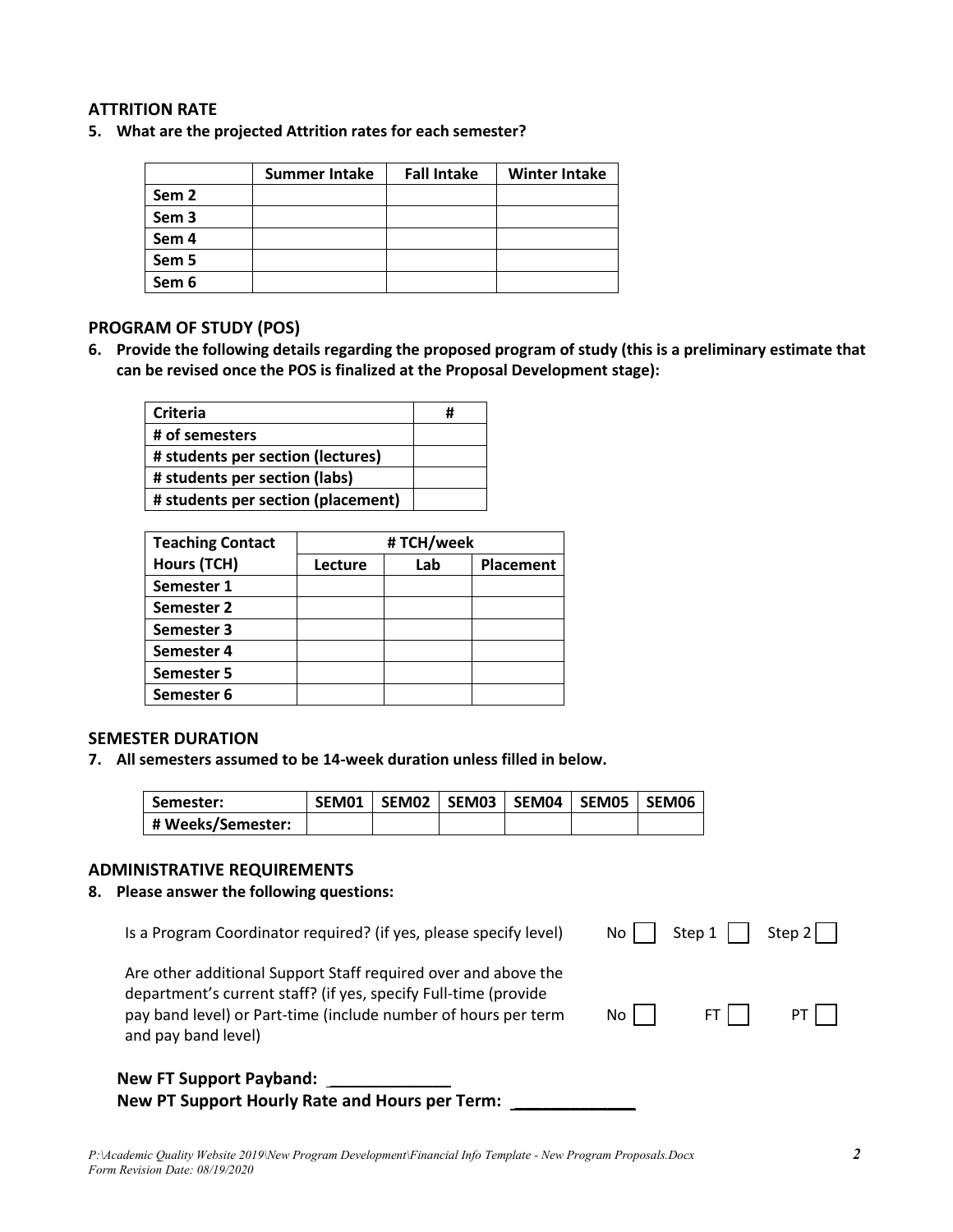# **STAFFING**

**9. Enter # of FT faculty members each year (assume each FT faculty teaches 420 TCHs over 2 terms or 525 including the summer term).**

| Vear:                   | Year 1             | Year 2   Year 3   Year 4 | l Year 5 |
|-------------------------|--------------------|--------------------------|----------|
| Quantity of FT faculty: | <b>Not allowed</b> |                          |          |

**New Faculty Step Level: \_\_\_\_\_\_\_\_\_\_\_\_\_**

## **Justification for FT staffing:**

## **OPERATING BUDGET REQUIREMENTS**

**10. Please provide preliminary estimates of expenses related to the academic delivery of the program:**

| <b>Operating Exp</b>                             | Year 1 | Year 2 | Year 3 | Year 4 | Year 5 |
|--------------------------------------------------|--------|--------|--------|--------|--------|
| Curriculum Development (max \$2,000/course)      | S      |        |        |        |        |
| <b>Equipment Maintenance</b>                     |        |        |        |        |        |
| Fees (Licensing, etc.)                           |        |        |        |        |        |
| Lab materials                                    |        |        |        |        |        |
| New - Library Resources - confirm with           |        |        |        | \$     | Ś      |
| Library Director (print material, subscriptions, |        |        |        |        |        |
| online resources, etc.)                          |        |        |        |        |        |
| Small Equipment                                  |        |        |        |        |        |
| Travel/PD costs                                  |        |        |        |        |        |
| Initial Advertising & Promo Materials            |        |        |        |        |        |
| Other (please specify)                           |        |        |        | Ś      | ς      |
|                                                  |        |        |        |        |        |

**Note:** Administrative overhead will be calculated in the final financial template based on a costing methodology.

# **CAPITAL REQUIREMENTS**

## **11. What are the projected capital expenses/start-up costs for the program?**

| <b>Operating Exp</b>                       | Year 1 | Year 2 | Year 3 | Year 4 | Year 5 |
|--------------------------------------------|--------|--------|--------|--------|--------|
| Capital Equipment - Information Technology |        |        |        |        |        |
| Capital Equipment - Equipment & Furniture  |        |        |        |        |        |
| Capital Equipment - Major Equipment        |        |        |        |        |        |
| Capital Equipment - Vehicles               |        |        |        |        |        |
| <b>Renovations</b>                         |        |        |        |        |        |
| Other (please specify)                     |        |        |        |        |        |
|                                            |        |        |        |        |        |